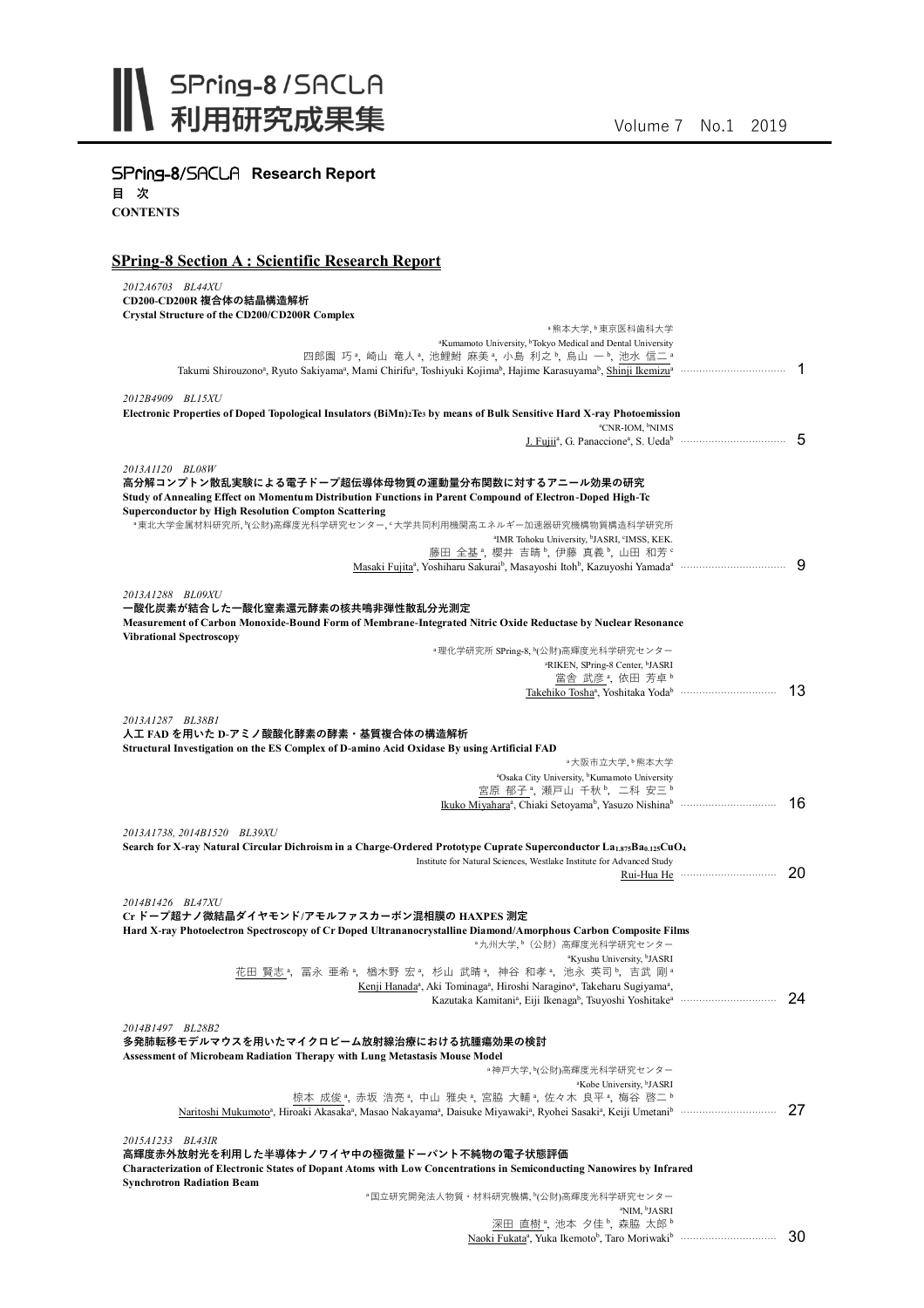| 33 |
|----|
|    |
|    |
|    |
|    |
|    |
|    |
| 37 |
|    |

## **SPring-8 Section B : Industrial Application Report**

| 2012A1719, 2012B1889 BL46XU<br>次世代 CMOS チャネル実現に向けた硬 X 線光電子分光によるグラフェン・ゲート絶縁膜界面構造の最適化                                                                                                 |    |
|-------------------------------------------------------------------------------------------------------------------------------------------------------------------------------------|----|
| Optimization of the Interface between Graphene and Gate Insulator Studied by Hard X-ray Photoelectron Spectroscopy                                                                  |    |
| for Future CMOS Channel                                                                                                                                                             |    |
| *(独)産業技術総合研究所 グリーン・ナノエレクトロニクスセンター, ヤ(株)富士通研究所                                                                                                                                       |    |
| <sup>a</sup> GNC, AIST, <sup>b</sup> Fujitsu Laboratories Ltd.                                                                                                                      |    |
| 近藤 大雄 $a$ , 林 賢二郎 $a$ , 山口 淳一 $a$ , 曽我 育生 , 佐藤 信太郎 $a$ , 横山 直樹 $a$                                                                                                                  | 40 |
|                                                                                                                                                                                     |    |
| 2012B1853 BL14B2                                                                                                                                                                    |    |
| シリア・土器新石器時代出土の青色ビーズにおける人類最初の人造青色着色技術の解明                                                                                                                                             |    |
| Structural and Chemical Characterization of the First Artificial Blue Beads in the Neolithic Site in Syria                                                                          |    |
| <sup>。</sup> 筑波大学, <sup>6</sup> 千葉大学, <sup>c</sup> 国立歴史民俗博物館                                                                                                                        |    |
| <sup>a</sup> University of Tsukuba, <sup>b</sup> Chiba University, <sup>c</sup> National Museum of Japanese History                                                                 |    |
| 谷口 陽子 ª, 沼子 千弥 ʰ, 島津 美子 º, 北原 圭祐 ʰ                                                                                                                                                  |    |
|                                                                                                                                                                                     | 44 |
|                                                                                                                                                                                     |    |
| 2014B1605 BL46XU                                                                                                                                                                    |    |
| 異常分散 X 線回折法による電池正極材料 LiNi1/3Mn1/3C01/3O2 の構造解析                                                                                                                                      |    |
| Structural Study of Lithium Battery Cathode Material LiNi <sub>1/3</sub> Mn <sub>1/3</sub> Co <sub>1/3</sub> O <sub>2</sub> by Anomalous Dispersive X-ray Diffraction<br>株式会社コベルコ科研 |    |
| Kobelco Research Institute, Inc.                                                                                                                                                    |    |
| 北原 周, 大園 洋史, 河野 研二, 世木 隆                                                                                                                                                            |    |
|                                                                                                                                                                                     | 49 |
|                                                                                                                                                                                     |    |
| 2014B3325, 2015A3325, 2016A3325 BL08B2                                                                                                                                              |    |
| In situ XAFS による Pd/CZO2 触媒の劣化解析                                                                                                                                                    |    |
| Degradation Analysis of Pd/CZO2 Catalyst by in situ XAFS                                                                                                                            |    |
| (株)住化分析センター 技術開発センター                                                                                                                                                                |    |
| Technology Innovation Center, Sumika Chemical Analysis Service, Ltd.<br>東 遥介, 高橋 照央, 藤本 智成, 末広 省吾                                                                                   |    |
|                                                                                                                                                                                     | 55 |
|                                                                                                                                                                                     |    |
| 2014B3373, 2015B3373 BL08B2                                                                                                                                                         |    |
| 環境温度を考慮したリチウムイオン 2 次電池 in situ XRD 測定法の開発                                                                                                                                           |    |
| Development of in situ XRD for Lithium-ion Batteries Considering Working Temperature                                                                                                |    |
| (株)住化分析センター 技術開発センター                                                                                                                                                                |    |
| Technology Innovation Center, Sumika Chemical Analysis Service, Ltd.                                                                                                                |    |
| 東 遥介,高橋 照央,末広 省吾<br>Yosuke Azuma, Teruo Takahashi, Shogo Suehiro                                                                                                                    | 61 |
|                                                                                                                                                                                     |    |
| 2015A1006 BL01B1                                                                                                                                                                    |    |
| Ag 含有ゼオライト蛍光体の実用化のための局所構造解析 ― 水中における Αg 交換 Χ 型ゼオライトの Αg 局所構造 ―                                                                                                                      |    |
| Local Structure Analysis for Practical Use of Ag-containing Zeolite Phosphors                                                                                                       |    |
| - Local Structure around Ag for Ag-exchanged X-type Zeolite in Water-                                                                                                               |    |
| <sup>a</sup> 山梨大学、 <sup>b</sup> レンゴー株式会社中央研究所                                                                                                                                       |    |
| <sup>a</sup> University of Yamanashi, <sup>b</sup> Rengo Co., Ltd.                                                                                                                  |    |
| 阪根 英人 <sup>a</sup> , 都丸 琢斗 <sup>a</sup> , 藤木 伸爾b, 杉山 公寿 b                                                                                                                           | 66 |
|                                                                                                                                                                                     |    |
| 2015A1671 BL46XU                                                                                                                                                                    |    |
| リチウムイオン電池のオペランド X 線回折計測                                                                                                                                                             |    |
| In-Operand X-ray Diffraction Measurement of Lithium-Ion Batteries                                                                                                                   |    |
| (株)日立製作所                                                                                                                                                                            |    |
| Hitachi, Ltd.                                                                                                                                                                       |    |
| 平野 辰巳,高松 大郊,春名 博史,本蔵 耕平                                                                                                                                                             |    |
| Tatsumi Hirano, Daiko Takamatsu, Hiroshi Haruna, Kouhei Honkura                                                                                                                     | 73 |